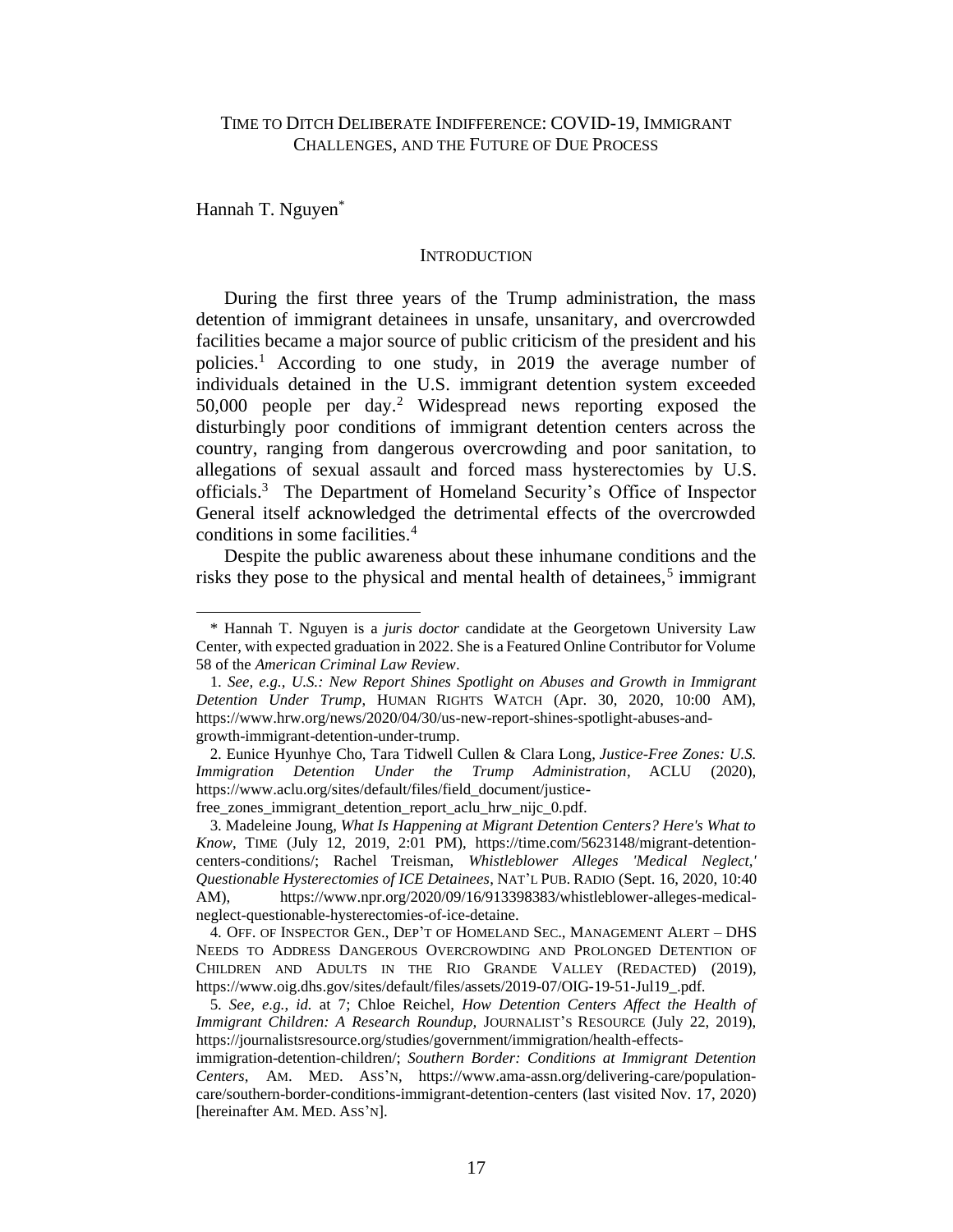detainees often face an uphill battle in challenging inadequate medical care or unhealthy conditions of their confinement. Immigrant detainees, like other pretrial detainees, are purportedly protected by the Due Process Clauses of the Fifth and Fourteenth Amendments. <sup>6</sup> These rights supposedly afford immigrant detainees greater protection than post-conviction detainees. Unlike post-conviction prisoners, who are only protected against cruel and unusual punishment by the Eighth Amendment, $\bar{j}$  immigrant detainees are constitutionally protected against *any* conditions or treatment that amount to punishment.<sup>8</sup> However, when immigrant detainees, or other pretrial detainees, seek to assert due process rights and challenge the conditions of their confinement or inadequate medical attention, many courts hold these detainees to the same "deliberate indifference" standard as post-conviction detainees asserting Eighth Amendment violations.<sup>9</sup>

This Comment argues that requiring pretrial detainees to make the same heightened showing under the Due Process Clause as prisoners under the Eighth Amendment is inappropriate. Part I provides an overview of the standards that apply to pretrial detainees challenging unsafe conditions under the Due Process Clause, and discusses the circuit split that emerged following the Supreme Court's decision in *Kingsley v. Hendrickson*. <sup>10</sup> Part II describes cases that immigrant detainees have brought during the COVID-19 pandemic, arguing that these cases best demonstrate the need for the universal adoption of the "objective reasonableness" standard for cases involving due process challenges to unsafe conditions.

# I. PRETRIAL DETAINEES UNDER THE DUE PROCESS CLAUSE: THE *KINGSLEY*  CIRCUIT SPLIT

Deliberate indifference claims brought by prisoners challenging the conditions of confinement or alleging failure to provide adequate medical care have two components: an objective component, requiring the plaintiff to show that conditions or conduct pose a substantial risk of serious harm, and a subjective component, requiring the plaintiff to show that the officials knew of the risk, and consciously and recklessly disregarded it.<sup>11</sup> This

<sup>6.</sup> U.S. CONST. amend. V; U.S. CONST. amend. XIV; E.D. v. Sharkey, 928 F.3d 299, 306–07 (3d Cir. 2019) (joining other circuits in holding civil immigration detainee is entitled to same due process protections as a citizen pretrial detainee).

<sup>7.</sup> U.S. CONST. amend. VIII.

<sup>8.</sup> Bell v. Wolfish, 441 U.S. 520, 535 (1979) ("[U]nder the Due Process Clause, a detainee may not be punished prior to an adjudication of guilt in accordance with due process of law.").

<sup>9.</sup> *See, e.g.*, Villegas v. Metro. Gov't of Nashville, 709 F.3d 563, 568 (6th Cir. 2013) ("Pretrial detainee claims, though they sound in the Due Process Clause . . . are analyzed under the same rubric as Eighth Amendment Claims brought by prisoners.").

<sup>10.</sup> Kingsley v. Hendrickson, 576 U.S. 389 (2015).

<sup>11.</sup> *See* Estelle v. Gamble, 429 U.S. 97, 104–05 (1976) (establishing deliberate indifference standard for claims regarding medical care); Wilson v. Seiter, 501 U.S. 294, 303 (1991) (extending deliberate indifference standard to claims challenging conditions of confinement).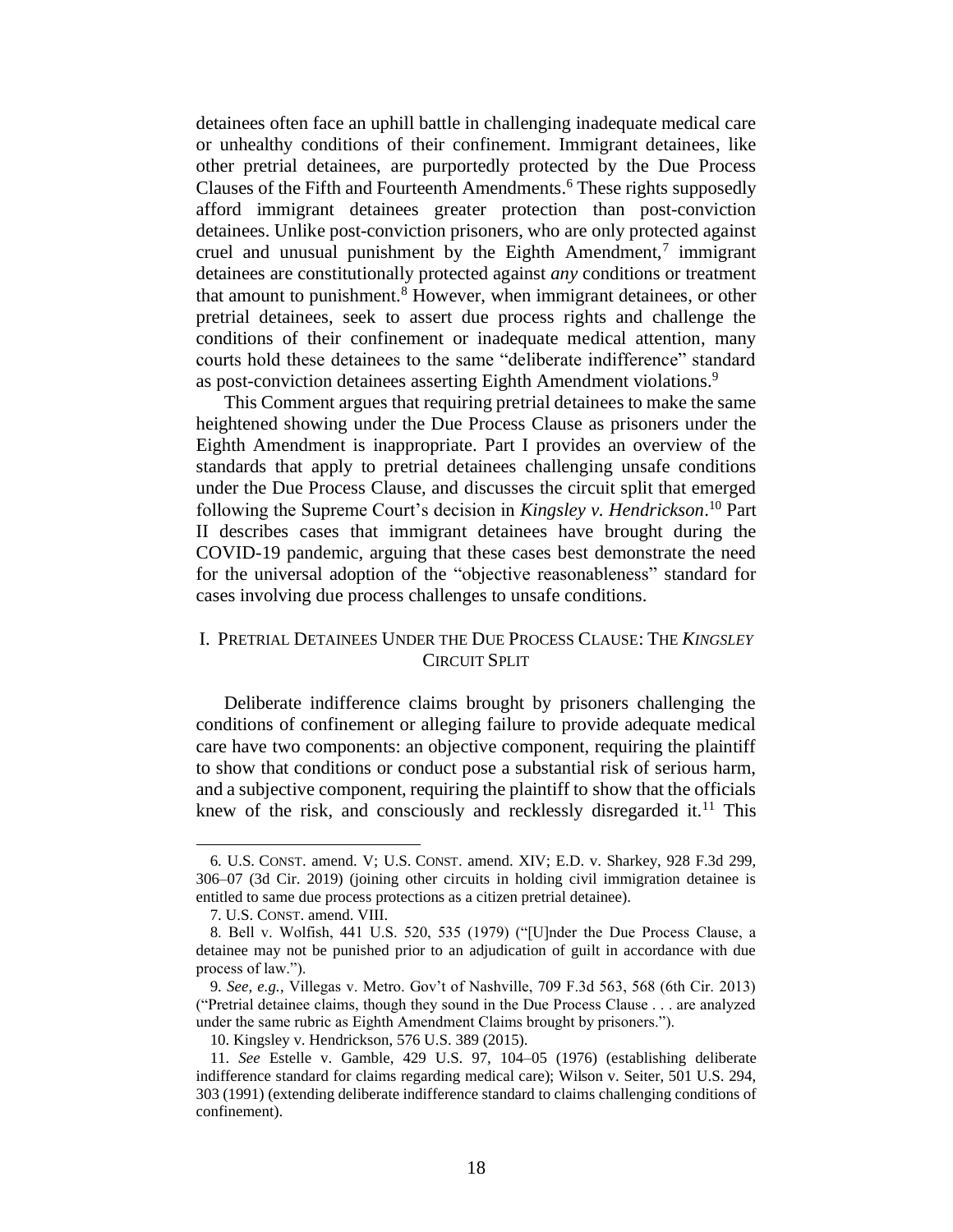second prong, referred to by some courts as the "*mens rea* prong,"<sup>12</sup> requires detainees to show that the defendant officials were subjectively aware of a substantial risk and failed to respond reasonably.<sup>13</sup> This is often too high a burden for detainees to meet, as they frequently cannot put forth specific evidence demonstrating that officials were subjectively aware of a risk or subjectively believed response measures to be inadequate.<sup>14</sup>

However, in courts that continue to apply the Eighth Amendment deliberate indifference standard and require a showing of a subjective mens rea, immigrant detainees have struggled to prevail on these claims without clear evidence of defendant officials' subjective state of mind. Immigrant detainees have failed to meet the subjective prong when officials have put forth evidence that they took some steps to mitigate the risk of infection that they viewed as reasonable, even when these steps fall far short of the objectively critical measures called for by medical experts. In the COVID-19 context, the continued application of the subjective standard has led to the defeat of Due Process challenges where defendant officials failed to implement social distancing measures deemed critical by leading scientists.<sup>15</sup>

After the Supreme Court's holding in *Kingsley v. Hendrickson*, <sup>16</sup> a circuit split emerged regarding the standard a pretrial detainee must meet when challenging confinement conditions under the Due Process Clause. *Kingsley* involved a pretrial detainee's claim that jail officers used excessive force against him.<sup>17</sup> In rejecting a subjective requirement for such claims, Justice Breyer, writing for the Court, noted that "pretrial detainees (unlike convicted prisoners) cannot be punished at all."<sup>18</sup> *Kingsley* involved only excessive force claims and did not squarely address the deliberate indifference test with regard to conditions of confinement or inadequate medical care under the Due Process Clause—an issue the Supreme Court has yet to revisit. <sup>19</sup> Nonetheless, *Kingsley* clearly set forth the proposition that "pretrial detainee[s] must show only that the force purposely or knowingly used against him was objectively unreasonable."<sup>20</sup> The Court

<sup>12.</sup> *See, e.g.*, Darnell v. Pineiro, 849 F.3d 17, 29 (2d Cir. 2017).

<sup>13.</sup> Farmer v. Brennan, 511 U.S. 825, 837 (1994) (stating that to satisfy the subjective component, "the official must both be aware of facts from which the inference could be drawn that a substantial risk of serious harm exists, and he must also draw the inference").

<sup>14.</sup> *See, e.g.*, Swain v. Junior, 958 F.3d 1081, 1089 (11th Cir. 2020) (finding subjective component not satisfied when no evidence that defendant officers subjectively believed measures inadequate).

<sup>15.</sup> *See* Wilson v. Williams, 961 F.3d 829, 841–42 (6th Cir. 2020) (finding subjective prong not satisfied when officials took measures such as providing disinfectant, cancelling visitation, and providing masks, even though those steps are less effective at spreading COVID-19 than social distancing).

<sup>16.</sup> Kingsley v. Hendrickson, 576 U.S. 389 (2015).

<sup>17.</sup> *Id.* at 391.

<sup>18.</sup> *Id.* at 400.

<sup>19.</sup> *See* County of Orange v. Gordon, 139 S. Ct. 794, 795 (2019) (mem.) (denying certiorari to case addressing if post-*Kingsley* deliberate indifference Due Process claims include subjective considerations).

<sup>20.</sup> *Kingsley*, 576 U.S. at 396–97.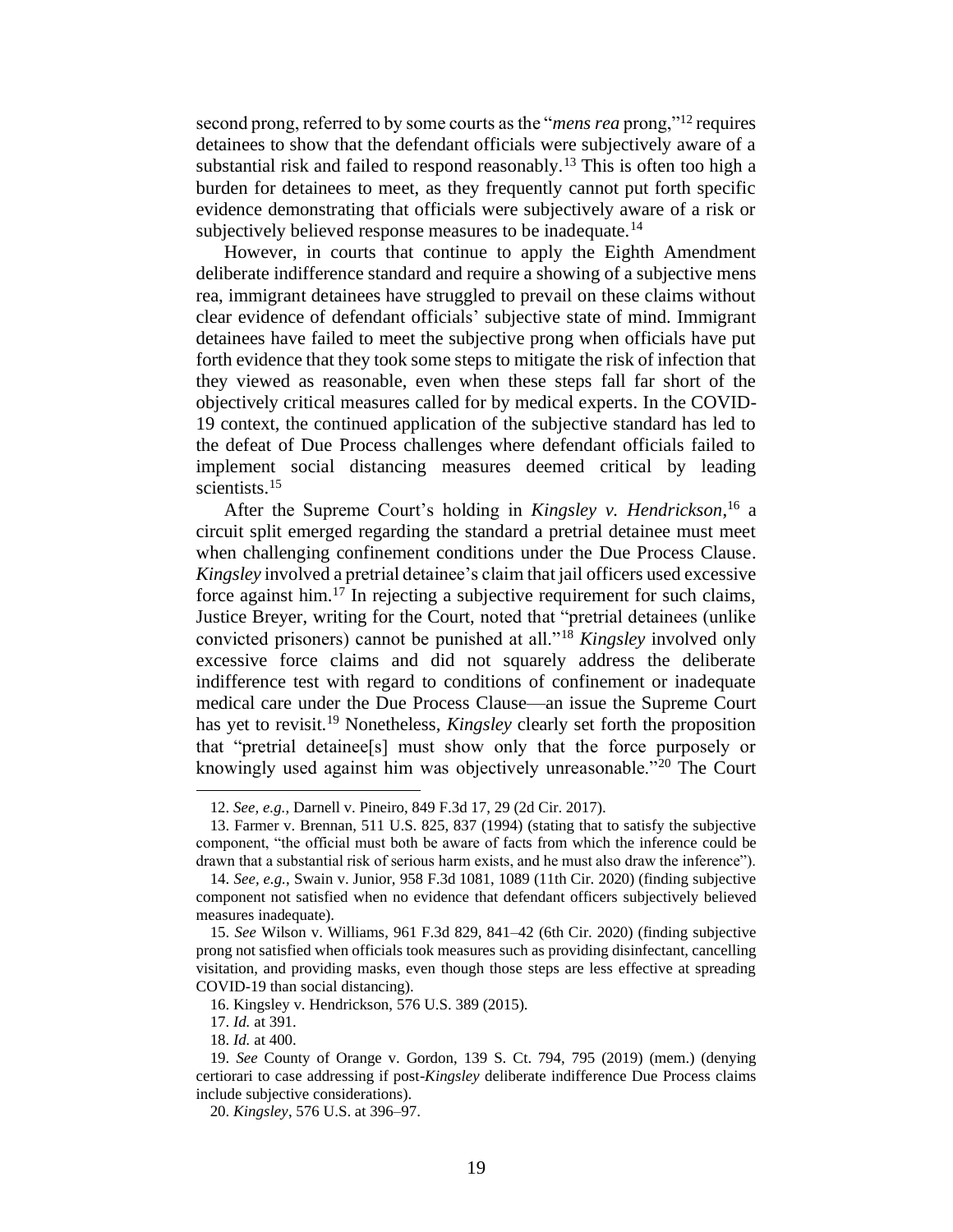made no indication by its reasoning that this standard should differ in due process claims where the word "force" is substituted for "risks to health and safety."

However, after *Kingsley*, the circuits diverged about whether it is necessary for pretrial detainees—including immigrant detainees—to satisfy a subjective element in claims of deliberate indifference. The Second, Seventh, and Ninth Circuits have determined that after *Kingsley*, the subjective requirement does not apply to deliberate indifference claims brought by pretrial detainees. <sup>21</sup> Rather, these circuits allow pretrial detainees to prevail upon a showing that the defendant failed to act to mitigate the risk of objectively dangerous conditions about which the defendant knew or should have known.<sup>22</sup> Plaintiffs also persuaded the Ninth Circuit to extend *Kingsley* beyond excessive force claims to failure-toprotect deliberate indifference claims. <sup>23</sup> The Ninth Circuit reasoned that the underlying right protecting pretrial detainees is the same in both categories of claims, arising out of the Fourteenth Amendment Due Process Clause rather than the Eighth Amendment's Cruel and Unusual Punishment Clause.<sup>24</sup>

The Fifth, Eighth, Tenth, and Eleventh Circuits, however, have either retained the subjective element of the deliberate indifference test in due process claims, or declined to decide the applicability of *Kingsley* to such cases. <sup>25</sup> Courts in these circuits continue to demand that the plaintiff show some degree of subjective knowledge, intentionality, or culpability on the part of the facility officials to succeed on their claims. <sup>26</sup> These circuits have often avoided the issue of the merits of extending *Kingsley* by deciding appeals on other grounds,  $27$  or noting that circuit precedent simply requires

24. *Id.*

26. *See, e.g.*, *Whitney*, 887 F.3d at 860 (holding deliberate indifference not met when defendant officer did not have actual knowledge of risk).

<sup>21.</sup> *See, e.g.*, Darnell v. Pineiro, 849 F.3d 17, 35 (2d Cir. 2017) ("[T]he 'subjective prong' . . . of a deliberate indifference claim is defined objectively"); Miranda v. County of Lake, 900 F.3d 335, 352 (7th Cir. 2018) (concluding that medical-care claims brought by pretrial detainees are only subject to *Kingsley*'s objective unreasonableness inquiry); Castro v. County of Los Angeles, 833 F.3d 1060, 1070 (9th Cir. 2016) (extending *Kingsley*  rationale to deliberate indifference standard in failure-to-protect claims); *see also* C.G.B. v. Wolf, No. 20-cv-1072 (CRC), 2020 WL 2935111, at \*22 n.31 (D.D.C. June 2, 2020) (noting that D.C. Circuit has not addressed the issue, but following the lead of other courts in determining that *Kingsley* applies to conditions-of-confinement claim).

<sup>22.</sup> *Darnell*, 849 F.3d at 35.

<sup>23.</sup> *Castro*, 833 F.3d at 1069–70.

<sup>25.</sup> *See, e.g.*, Alderson v. Concordia Par. Corr. Facility, 848 F.3d 415, 419–20 n.4 (5th Cir. 2017) (declining to extend *Kingsley* beyond excessive force claims by pretrial detainees); Whitney v. City of St. Louis, 887 F.3d 857, 860 n.4 (8th Cir. 2018) (stating that *Kingsley* is limited to excessive force claims and does not apply to deliberate indifference claims); Perry v. Durborow, 892 F.3d 1116, 1122 n.1 (10th Cir. 2018) (expressly declining to address *Kingley*'s impact on a pretrial detainee's claim of supervisory liability premised on deliberate indifference); Grochowski v. Clayton County, 961 F.3d 1311, 1318 & n.4 (11th Cir. 2020) (declining to apply *Kingsley* because it was decided after relevant activity).

<sup>27.</sup> *See, e.g.*, *Perry*, 892 F.3d at 1122 n.1 (declining to address *Kingsley*'s impact on Fourteenth Amendment claims).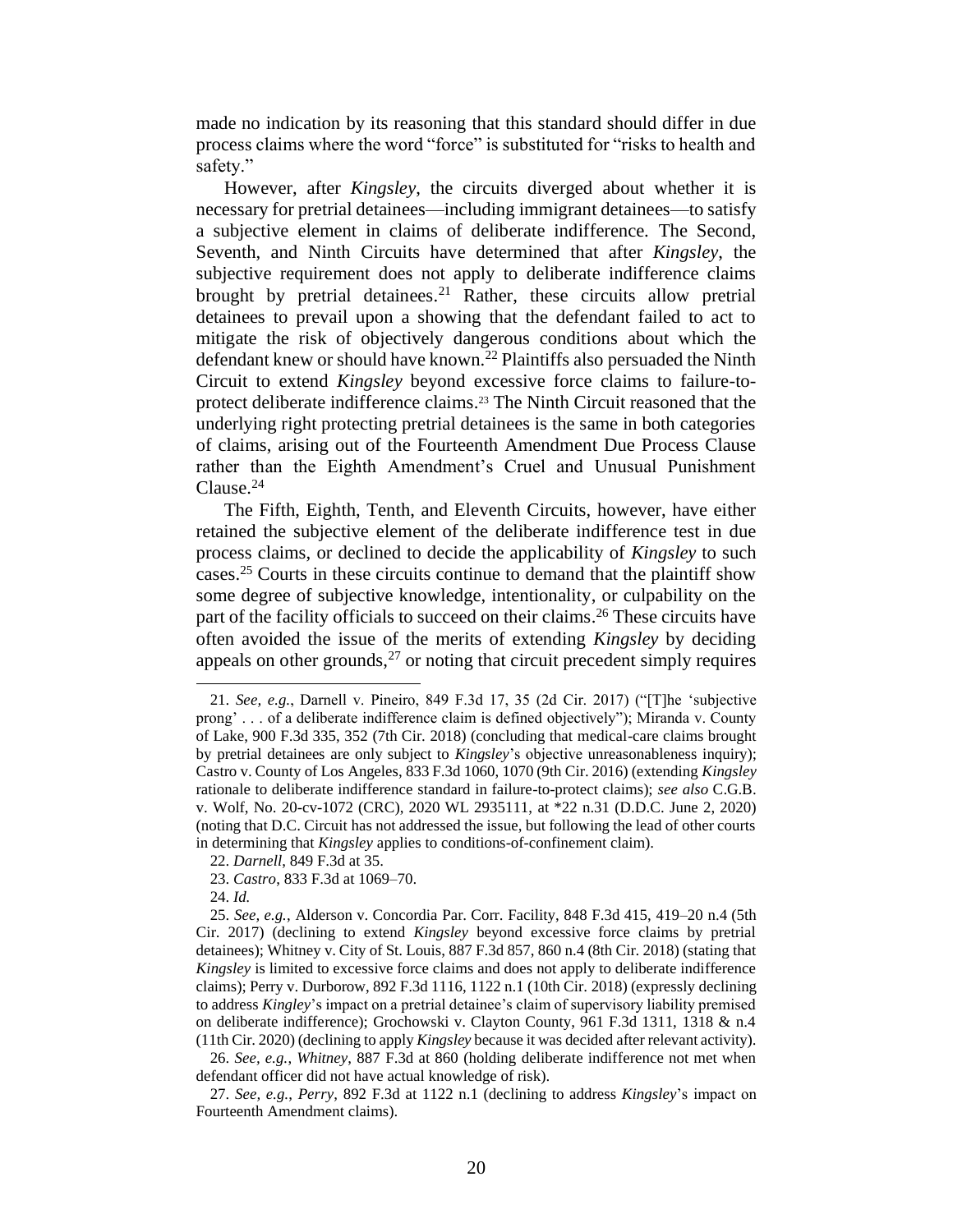continued application of the subjective standard.<sup>28</sup> However, even courts that still require the subjective prong have acknowledged the uncertainty of the deliberate indifference standard after *Kingsley*; the Sixth Circuit, for instance, explicitly recognized that the Supreme Court's "shift in Fourteenth Amendment deliberate indifference jurisprudence calls into serious doubt whether [pretrial detainees] need even show that the [defendants] were subjectively aware" of risks to the detainees' health.<sup>29</sup>

# II. THE CASE FOR UNIVERSALLY ELIMINATING THE SUBJECTIVE ELEMENT OF DELIBERATE INDIFFERENCE

Criticism of the deliberate indifference standard, and particularly the subjective prong, is as old as the standard itself.<sup>30</sup> The application of the deliberate indifference standard to the due process claims of pretrial detainees is particularly troubling because such detainees are purportedly protected from *any* conditions that amount to punishment. Some conditions that may be lawful to impose on convicted prisoners may be unlawful if imposed on pretrial detainees.<sup>31</sup> Given these supposedly more expansive rights, it is puzzling why challenges to confinement conditions, and the risks such conditions pose to health and safety, are evaluated under the same rubric that is applied to post-conviction detainees' claims. 32

The subjective prong has also proved to be a significant practical barrier for pretrial detainees, as courts have rejected detainees' challenges on the grounds that defendant officers did not subjectively believe their safety measures were inadequate,  $33$  or that officers were not subjectively aware of a substantial risk.<sup>34</sup> To ensure the protection of the rights of these detainees, who have not been afforded the usual protections of the criminal justice

<sup>28.</sup> *Alderson*, 848 F.3d at 419 n.4 (rejecting the concurring opinion's suggestion to reconsider the appropriate standard after *Kingsley* because of binding Fifth Circuit precedent).

<sup>29.</sup> Richmond v. Huq, 885 F.3d 928, 938 n.3 (6th Cir. 2018); *see also* Coreas v. Bounds, 451 F. Supp. 3d 407, 422 (D. Md. 2020) (noting that a "different, less stringent standard" could be applied to the claims of pretrial detainees relating to health and safety after *Kingsley*, but stating Fourth Circuit precedent requires applying Eighth Amendment deliberate indifference standard); Gomes v. U.S. Dep't of Homeland Sec., 460 F. Supp. 3d 132, 148 (D.N.H. 2020) (declining to explicitly reject the subjective prong but noting that "it is likely that civil detainees no longer need to show subjective deliberate indifference in order to state a due process claim for inadequate conditions of confinement").

<sup>30.</sup> *See* Estelle v. Gamble, 429 U.S. 97, 116 (1976) (Stevens, J., dissenting).

<sup>31.</sup> *See* Hubbard v. Taylor, 399 F.3d 150, 167 n.23 (3d Cir. 2005) ("[P]retrial detainees are entitled to greater constitutional protection than that provided by the Eighth Amendment.").

<sup>32.</sup> *See* DeAnna Pratt Swearingen, *Innocent Until Arrested?: Deliberate Indifference Toward Detainees' Due-Process Rights*, 62 ARK. L. REV. 101, 112 (noting that the deliberate indifference standard as applied to pretrial detainees "does not account for the fundamental legal and moral differences between pretrial detainees and convicted prisoners").

<sup>33.</sup> *See, e.g.*, A.S.M. v. Warden, 467 F. Supp. 3d 1341, 1350 (M.D. Ga. 2020).

<sup>34.</sup> *See, e.g.*, Jackson v. West, 787 F.3d 1345, 1354 (11th Cir. 2015).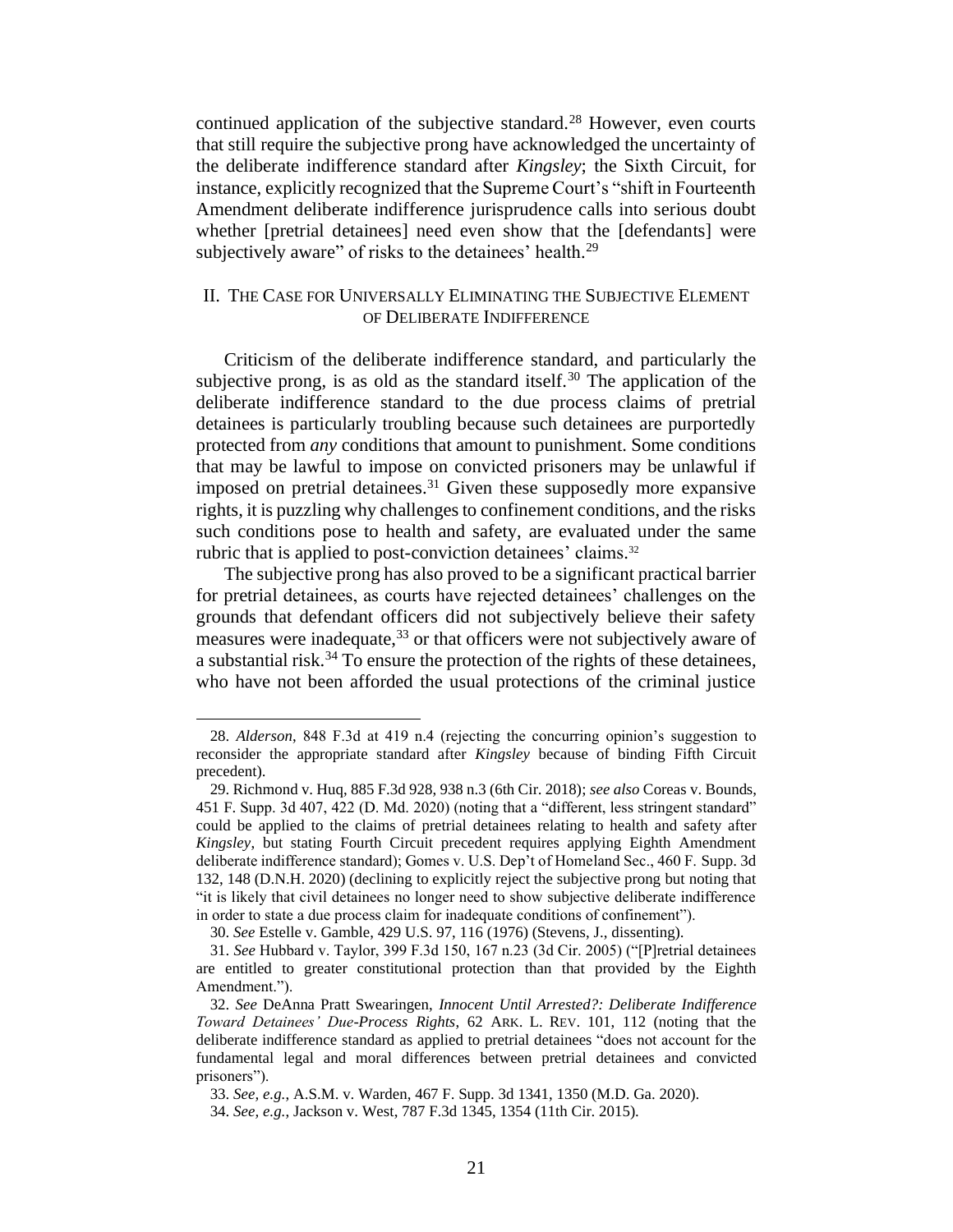system,<sup>35</sup> this Part argues—first by addressing the conditions of the current global pandemic as a case study, and then by addressing claims more generally—that courts should universally adopt a purely objective standard for evaluating claims about conditions that pose risks to the health or safety of pretrial detainees. Namely, courts should ask whether the conditions objectively pose a substantial risk to the detainees' wellbeing—without any consideration given to the officers' knowledge or intentions.

# *A. The Subjective Prong as a Barrier to Challenging Unsafe Pandemic Conditions*

The cases brought by immigrant detainees challenging COVID-19 related risks demonstrate why it is imperative that courts adopt a purely objective standard for pretrial detainees' due process claims. There is little dispute that COVID-19 poses an objectively serious risk to the health and safety of those who are exposed. Although some courts have declined to find the objective prong satisfied for detainees who do not belong to a particularly high-risk population,  $36$  such as the elderly or those with underlying conditions, both the courts and medical experts have noted that the disease poses serious risks to all individuals, regardless of age or current health status.<sup>37</sup> Even where facilities have no confirmed cases,  $38$  or where detainees are not currently ill nor exhibiting symptoms of COVID-19,<sup>39</sup> courts have recognized that the dangers of the virus nonetheless present an objectively serious risk to the health of detainees.

Despite the awareness of the objective threat that COVID-19 poses, particularly in correctional and detention facilities, many immigrant

<sup>35.</sup> Because pretrial detainees have not yet been convicted in a trial by a jury of their peers, or afforded other built-in protections of the criminal justice system, the threshold for asserting these challenges under the Due Process clause should be lower than under the Eighth Amendment. *See* Cobb v. Aytch, 643 F.2d 946, 957 (3d Cir. 1981) ("[P]retrial detainees have federally protected liberty interests that are different in kind from those of sentenced inmates.").

<sup>36.</sup> *See, e.g.*, Fofana v. Albence, 454 F. Supp. 3d 651, 665 (E.D. Mich. 2020) (finding objective prong not met for detainees in their twenties and thirties who did not suffer from any conditions placing them at high risk for serious illness if exposed).

<sup>37.</sup> Nina Bai, *Coronavirus Is Sickening Young Adults and Spreading Through Them, Experts Say*, UNIV. CAL. S.F. NEWS CTR. (March 24, 2020), https://www.ucsf.edu/news/2020/03/416961/coronavirus-sickening-young-adults-andspreading-through-them-experts-say; Gayle v. Meade, No. 20-21553-Civ, 2020 WL 3041326, at \*18 (S.D. Fla. June 6, 2020) (pointing out that "COVID-19 attacks all age groups indiscriminately and it is impossible to determine who will succumb to the illness"); Gomes v. U.S. Dep't of Homeland Sec., 460 F. Supp. 3d 132, 154 (D.N.H. 2020) (recognizing that COVID-19 presents risk of harm to all persons, and not just to detainees with higher-risk conditions).

<sup>38.</sup> *See, e.g.*, *Fofana*, 454 F. Supp. 3d at 663–64 (finding high-risk detainee satisfied objective prong without alleging confirmed case in facility).

<sup>39.</sup> *See e.g.*, Thakker v. Doll, 451 F. Supp. 3d 358, 371 n.15 (M.D. Pa. 2020) (noting that objective prong does not require plaintiffs to show they actually suffered from serious injuries).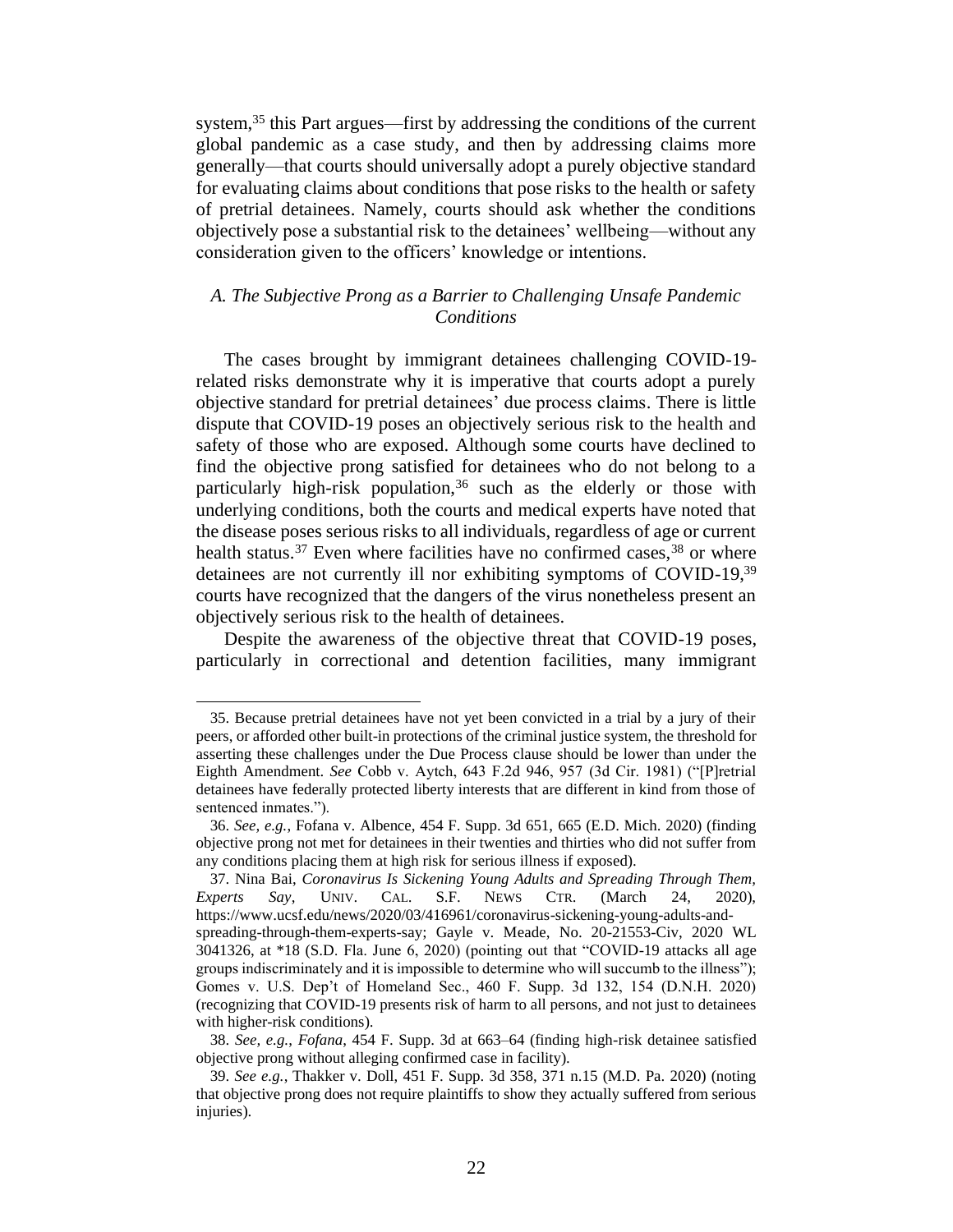detainees have lost claims challenging their conditions in courts that continue to apply the subjective prong, which gives deference to officials to take steps that they find reasonable,  $40$  even if such steps are clearly insufficient in the eyes of objective science. The best-available science indicates that certain steps like wearing masks, frequent sanitation, and, most critically, social distancing, are key in slowing the spread of the virus.<sup>41</sup> U.S. Immigration and Customs Enforcement ("ICE") has even released guidance requiring facilities to utilize these mitigation strategies.<sup>42</sup>

However, even where immigrant detainees have demonstrated that these safety measures are not implemented or enforced, thus exposing them to heightened risks to their health, courts have rejected their claims absent a showing that the defendants "subjectively believed the measures they were taking were inadequate.<sup> $143$ </sup> For instance, the subjective prong of the deliberate indifference has permitted officers to keep detainees packed closely together, despite the objective science that says social distancing is one of the most effective ways to reduce risk of transmission. <sup>44</sup> The subjective prong instead allows officers to take far less effective measures like limiting visitation and increasing the use of sanitization products. These measures fall far short of the duty of detention officers to provide "reasonable safety," as required by the Constitution, $45$  given that the best science, circulated both internally and widely known to the public, clearly requires more.

Courts that have evaluated COVID-related challenges using the objective approach have much more effectively protected the due process rights of immigrant detainees. Rather than looking into the minds of officials or administrators to determine why they failed to take appropriate precautions to prevent the transmission of a known deadly virus, these courts have illustrated why it is more important to look at whether officers or administrators knew or should have known that detainees' conditions of confinement pose excessive risks to their health.<sup>46</sup>

<sup>40.</sup> *See* Aslanturk v. Hott, 459 F. Supp. 3d 681, 699 (E.D. Va. 2020).

<sup>41.</sup> *Coronavirus Disease (COVID-19) Advice for the Public*, WHO (Oct. 13, 2020), https://www.who.int/emergencies/diseases/novel-coronavirus-2019/advice-for-public

<sup>[</sup>hereinafter *WHO Guidance*]; *Preventing the Spread of Coronavirus*, HARV. HEALTH PUBL'G (Nov. 5, 2020) ("Highly realistic projections show that unless we begin extreme social distancing now . . . our hospitals and other healthcare facilities will not be able to handle the likely influx of patients."); *Thakker*, 451 F. Supp. 3d at 371 ("Social distancing and proper hygiene are the *only* effective means by which we can stop the spread of COVID-19.").

<sup>42.</sup> U.S. IMMIGR. & CUSTOMS ENF'T, COVID-19 PANDEMIC RESPONSE REQUIREMENTS  $6-7$  (2020),

https://www.ice.gov/doclib/coronavirus/eroCOVID19responseReqsCleanFacilities.pdf.

<sup>43.</sup> Swain v. Junior, 958 F.3d 1081, 1089 (11th Cir. 2020).

<sup>44.</sup> *See WHO Guidance*, *supra* note 41.

<sup>45.</sup> Helling v. McKinney, 509 U.S. 25, 33 (1993).

<sup>46.</sup> *See, e.g.*, Basank v. Decker, 449 F. Supp. 3d 205, 214 (S.D.N.Y. 2020).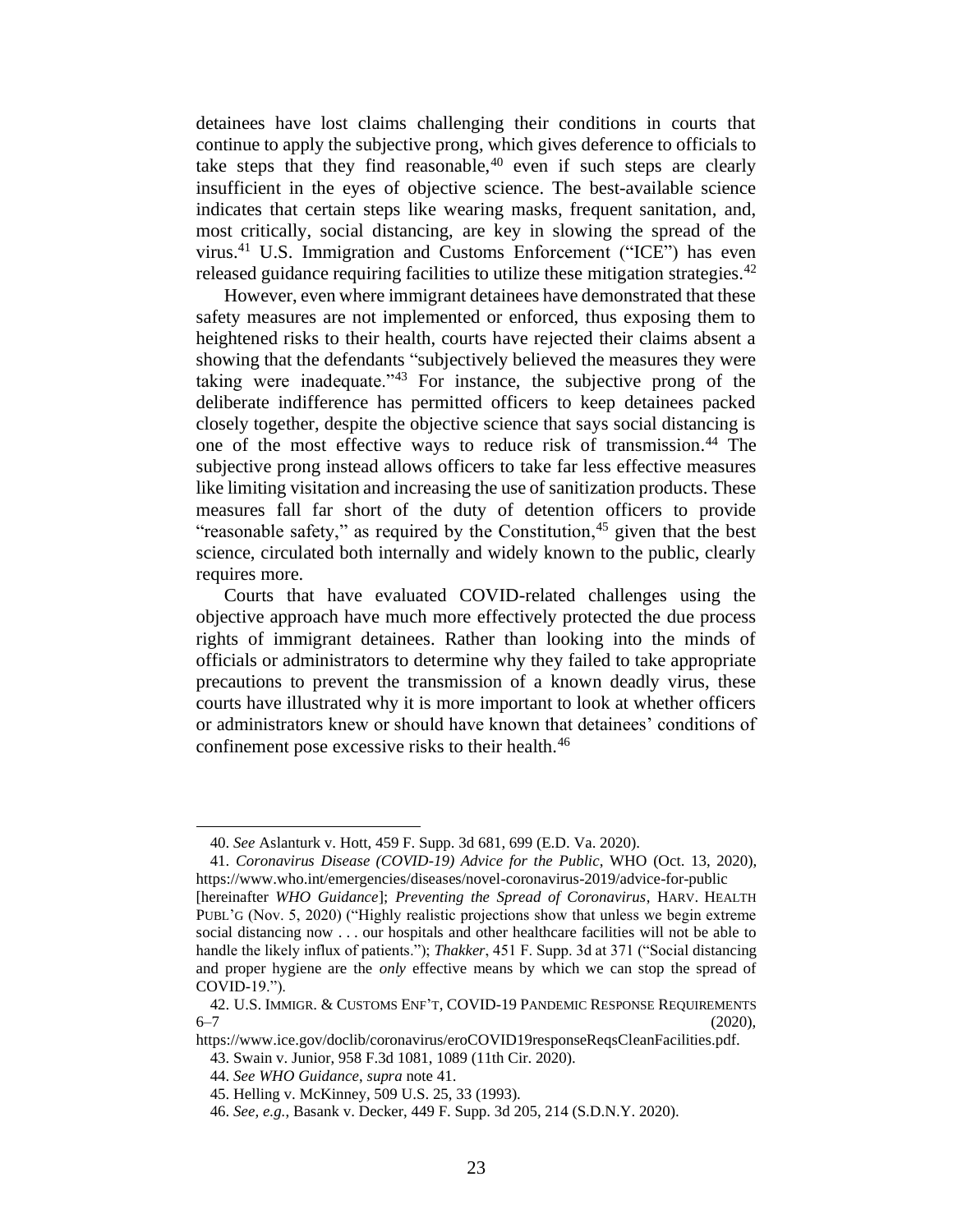#### *B. Beyond the Pandemic: Rejecting the Subjective Prong*

Even in courts that continue to apply a requirement of subjective knowledge, immigrants have been able to succeed on some deliberate indifference claims because of the unprecedented, unique circumstances surrounding the COVID-19 pandemic. $47$  In deciding these claims, courts have placed great emphasis on the extraordinary circumstances and public awareness of the risks associated with transmission of the virus. In doing so, courts have implied that absent such extraordinary conditions, it would be difficult for detainees to succeed on other types of claims, despite the high risks to which they may be exposed.

In finding that the subjective prong has been met for COVID-related claims, some courts have pointed to how the Centers for Disease Control and Prevention ("CDC") has been vocal about providing guidance to correctional detention facilities regarding the extreme nature of the pandemic.<sup>48</sup> Given these guidelines, even under the subjective standard, courts have concluded that there is "no doubt" that officers are aware of the grave threats posed by the pandemic, which are exacerbated by overcrowding and poor sanitation.<sup>49</sup> Where officials have not implemented recommended steps like social distancing measures or improved cleaning and hygiene policies, despite the ubiquitous knowledge that such measures are necessary to reduce the risk of infection, courts have found the subjective element to be satisfied.<sup>50</sup> Many courts have considered the competing interests of detention and correctional facilities, which have largely been afforded vast amounts of deference in determining appropriate conditions and policies. <sup>51</sup> However, even some of these courts have expressed a resounding sentiment that any countervailing institutional interest ICE facilities may have in enforcing immigration laws and

<sup>47.</sup> *See, e.g.*, Martinez-Brooks v. Easter, 459 F. Supp. 3d 411, 442–43 (D. Conn. 2020) (finding inmates likely to succeed under Eighth Amendment deliberate indifference standard because facility had failed to transfer medically vulnerable inmates to home confinement in meaningful numbers and social distancing remained impossible); Carranza v. Reams, No. 20-cv-00977-PAB, 2020 WL 2320174, at \*10 (D. Colo. May 11, 2020) (finding high-risk inmates likely to succeed under Eighth Amendment deliberate indifference standard when defendant knew high-risk inmates were vulnerable to COVID-19, but did not order medical staff to identify vulnerable inmates and mitigation efforts with regard to high-risk inmates were not reasonable).

<sup>48.</sup> *See, e.g.*, Awshana v. Adduci, 453 F. Supp. 3d 1045, 1054–55 (E.D. Mich. 2020).

<sup>49.</sup> *See, e.g.*, *id.* at 1054.

<sup>50.</sup> *See, e.g.*, Perez-Perez v. Adduci, 459 F. Supp. 3d 918, 928–29 (E.D. Mich. 2020) (finding subjective element met where "defendants are willing to house immigrant detainees in a manner that increases the risk of infection").

<sup>51.</sup> *See* Turner v. Safley, 482 U.S. 78, 90 (1987) ("[C]ourts should be particularly deferential to the informed discretion of corrections officials."); *see also* Jones v. Wolf, 467 F. Supp. 3d 74, 83–84 (W.D.N.Y. 2020) ("The central dispute is therefore whether the petitioners' detention at the [detention facility] under current conditions during the COVID-19 pandemic is 'excessive' in relation to the government's legitimate interests in keeping them detained.").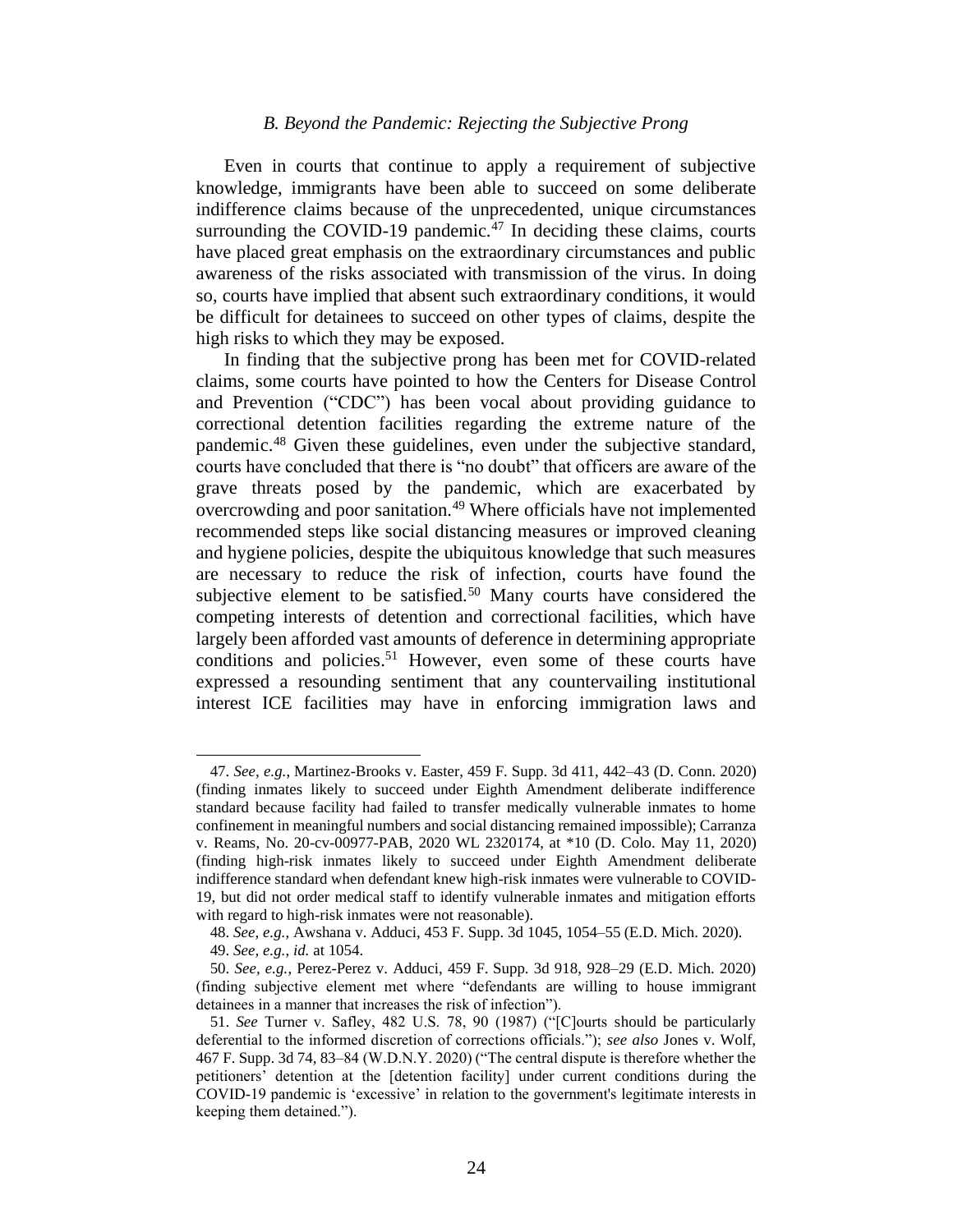maintaining their facilities is significantly outweighed by the due process right to be free from the risk of severe infection and possible death.<sup>52</sup>

However, these cases highlight the dangers of continuing to require the subjective requirement in circumstances that are less extraordinary than a global pandemic. In challenges where immigrant detainees have prevailed by sufficiently showing the subjective element was met, courts have emphasized the remarkable nature of the COVID-19 pandemic,<sup>53</sup> corresponding public awareness, and the explicit guidance about safety protocols shared by ICE and the CDC, which make it highly unlikely that government officials would not have been subjectively aware of the risks that unsafe conditions would impose on prisoners.<sup>54</sup> But there are a whole host of other health risks unrelated to COVID-19 that conditions in detention facilities create, from psychological trauma to infections resulting from poor sanitation or medical neglect.<sup>55</sup>

Even without the looming threat of COVID-19, these conditions pose a serious threat to the health and safety of detainees from the perspective of objective science.<sup>56</sup> In future challenges to such conditions, which impose objectively unreasonable risks from a medical perspective but are

<sup>52.</sup> *See* Thakker v. Doll, 451 F. Supp. 3d 358, 370 (M.D. Pa. 2020) ("[W]e can see no rational relationship between a legitimate government objective and keeping Petitioners detained in unsanitary, tightly-packed environments."); Malam v. Adducci, 452 F. Supp. 3d 643, 660 (E.D. Mich. 2020) (quoting Bell v. Wolfish, 441 U.S. 520, 539 (1979)) (noting that continued detention in high-risk conditions "cannot 'reasonably relate[] to any legitimate government purpose'").

<sup>53.</sup> *See* Jones v. Wolf, 476 F. Supp. 3d 74, 92 (W.D.N.Y. 2020) ("[T]he recommended measures for preventing the spread of COVID-19 are unprecedented. Indeed, this Court is not aware of any other disease that caused New York State—let alone most of the nation to decide that the only reasonable course of action was to shutter the economy, shelter in place, and isolate at home for weeks on end."); *see also* Fofana v. Albence, 454 F. Supp. 3d 651, 663 (E.D. Mich. 2020) (finding subjective prong met because officials aware of the problems posed by institutional confinement and novel coronavirus).

<sup>54.</sup> Gayle v. Meade, No. 20-21553-Civ, 2020 WL 3041326, at \*18 (S.D. Fla. June 6, 2020) (noting that ICE's conduct of creating guidelines addressing the pandemic made it "hard to imagine" that ICE was unaware of risk of serious harm involved in contracting COVID-19).

<sup>55</sup>*. See* Elizabeth Trovall, *Why Immigration Facilities Are Struggling To Contain a Mumps Outbreak Among Detained Migrants*, HOUS. PUB. MEDIA (Sept. 23, 2019, 6:00 AM), https://www.houstonpublicmedia.org/articles/news/in-

depth/2019/09/23/346620/why-immigration-facilities-are-struggling-to-contain-amumps-outbreak-among-detained-migrants/; Serena Marshall, Lana Zak & Jennifer Metz, *Doctor Compares Conditions for Unaccompanied Children at Immigrant Holding Centers to 'Torture Facilities'*, ABC NEWS (June 23, 2019, 3:51 PM), https://abcnews.go.com/Politics/doctor-compares-conditions-immigrant-holding-centerstorture-facilities/story?id=63879031 (noting that children in detention facility observed by physician all showed evidence of trauma and spoke of not having access to basic sanitation); *see generally* M. von Werthern, K. Robjant, Z. Chui, R. Schon, L. Ottisova, C. Mason & C. Katona, *The Impact of Immigration Detention on Mental Health: A Systematic Review*, 18 BMC PSYCHIATRY 382 (2018) (discussing studies that suggest existence of relationship between detention and adverse mental health effects).

<sup>56.</sup> *See generally* AM. MED. ASS'N, *supra* note 5 (describing AMA's efforts to improve health and safety of immigrant detainees).